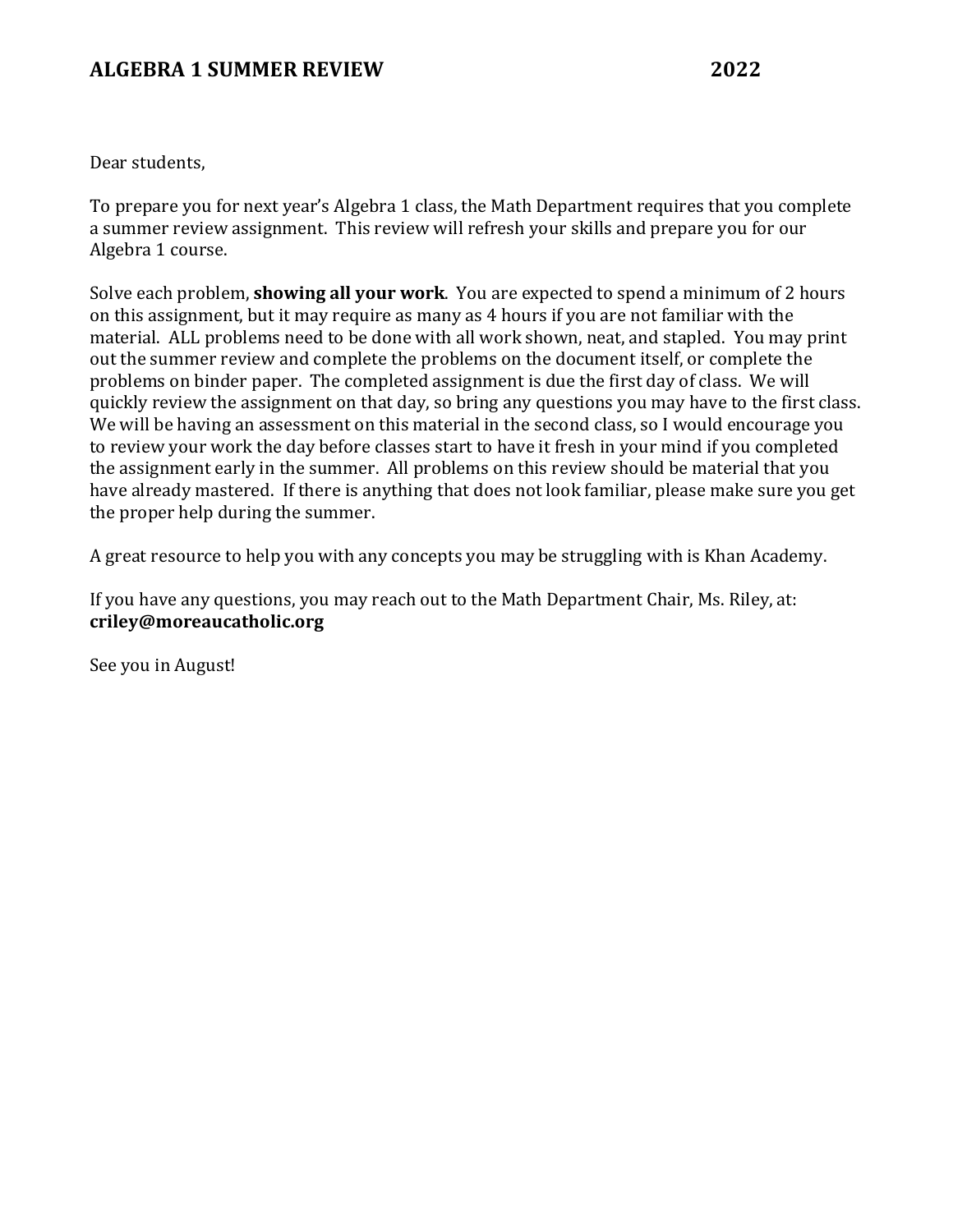Name: \_\_\_\_\_\_\_\_\_\_\_\_\_\_\_\_\_\_\_\_\_\_\_\_\_\_\_\_\_\_\_\_\_\_\_\_\_\_\_\_\_

# Follow the directions for each question and box your final answer.

Simplify. Use Order of Operations.

1) 
$$
13+54 \div 9
$$
  
2)  $12+3-7 \cdot 2+8$   
3)  $32 \div 8 + 4 \cdot 3$ 

Evaluate the expression.

$$
\frac{a+3b}{5} \text{ for } a = 4 \text{ and } b = 2
$$
\n
$$
\frac{3x}{2y+1} \text{ for } x = 7 \text{ and } y = 3
$$

Simplify.

$$
\frac{51d}{17sd}
$$
\n
$$
\frac{13rv}{3vh}
$$
\n
$$
\frac{32prq}{4qrp}
$$
\n
$$
\frac{36 \cdot 2rh}{3 \cdot (9hg)}
$$

Evaluate each expression.

| 10) $x^3 + 2$ for $x = 4$ | 11) $3m^3$ for $m=1$ | 12) $2n^4$ for $n = 2$ |
|---------------------------|----------------------|------------------------|
|---------------------------|----------------------|------------------------|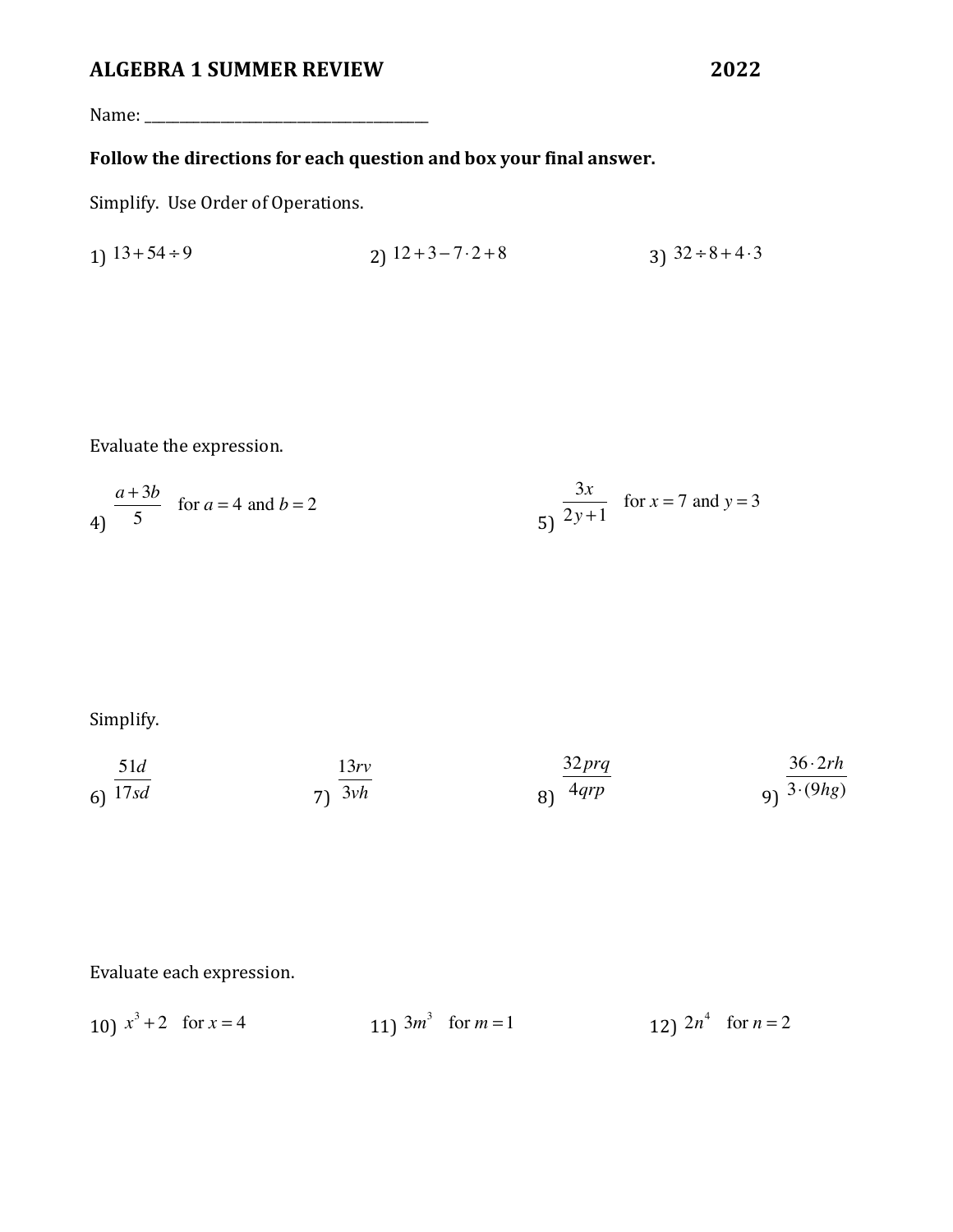#### **ALGEBRA 1 SUMMER REVIEW 2022**

13) 
$$
(2a)^4
$$
 for  $a = 3$   
14)  $(6y)^4$  for  $y = 2$   
15)  $5x^2 - 4$  for  $x = 4$ 

16) 
$$
(5y)^3 - 75
$$
 for  $y = 2$   
17)  $3(a+10)$  for  $a = 12$   
18)  $(t+3)^3$  for  $t = 4$ 

19) 
$$
(x+5)(12-x)
$$
 for  $x = 7$   
20)  $\frac{y+3}{2y}$  for  $y = 5$   
21)  $\frac{w^2+4}{5w}$  for  $w = 4$ 

Solve the word problem.

22) A rocket is divided into 3 sections: the cargo and navigation section at the top, the fuel tank in the middle, and the booster rocket at the bottom. The cargo and navigation section is onesixth as long as the booster rocket. The booster rocket is one-half the total length of the rocket. The total length of the rocket is 180 ft. How long is each section?

23) Find the perimeter  $(p)$  of an ice skating rink with a length  $(l)$  of 66 yd and width  $(w)$  of 99 ft using the formula:  $p = 2(l + w)$ .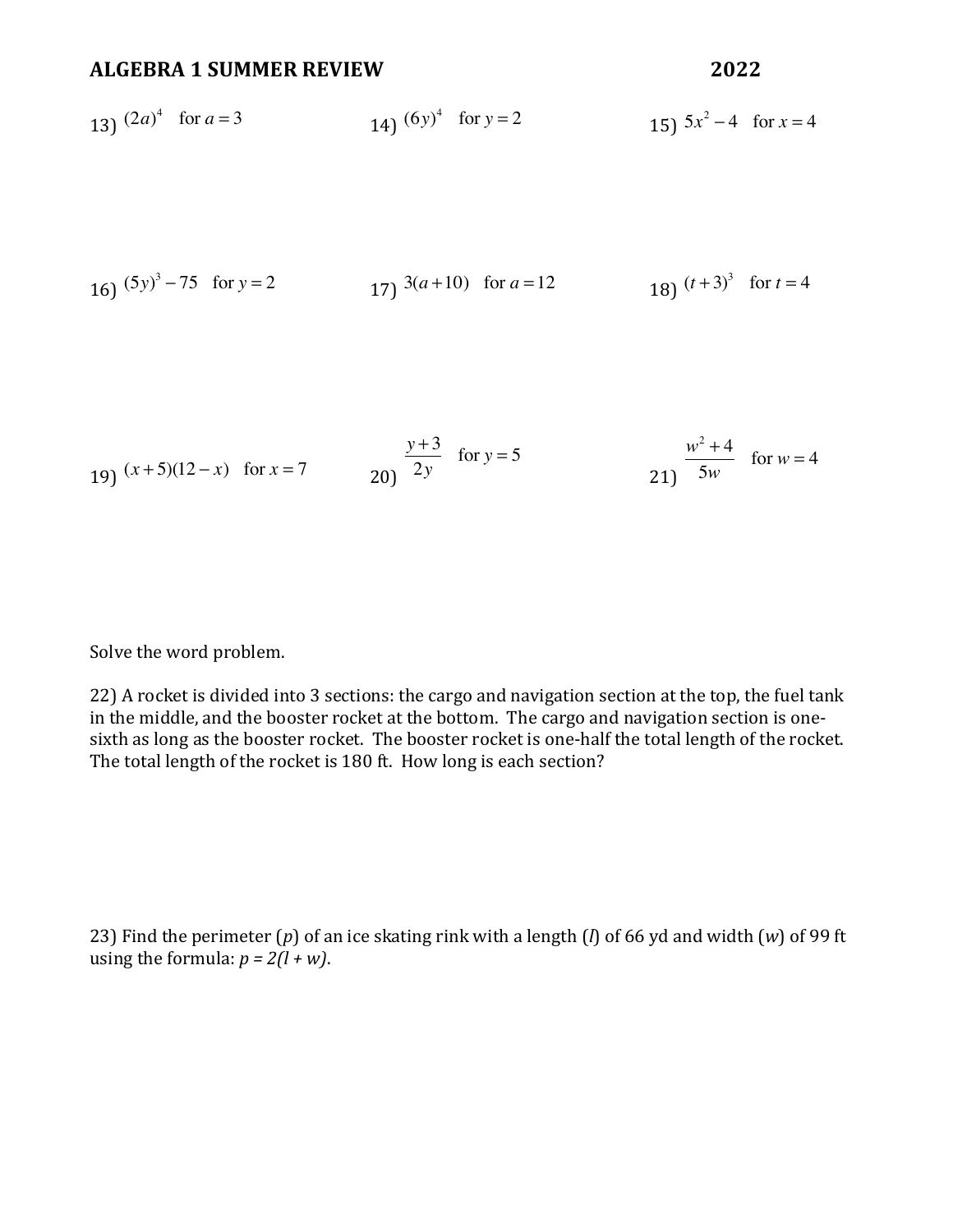24) Find the amount of simple interest  $(I)$  paid on a principle amount  $(p)$  of \$2,000 at a rate  $(r)$  of 0.15 (15% interest rate) for a term (*t*) of 3 years using the formula:  $I = prt$ .

Multiply:

$$
25) -4(x-3y-2z) \t\t\t\t26) 3.1(-1.2x+3.2y-1.1)
$$

$$
\frac{2}{3}(3a-6b+9) \qquad \qquad \frac{-4}{5}\left(-\frac{1}{2}x+\frac{2}{3}y-1\right)
$$

Simplify.

29)  $2x-4y-3(7x-2y)$  $(30)$   $15x - y - 5(3x - 2y + 5z)$ 

$$
31) \frac{(3x+2y)-(5x-4y)}{32} \frac{6m-n-4m-(5n-m)}{32}
$$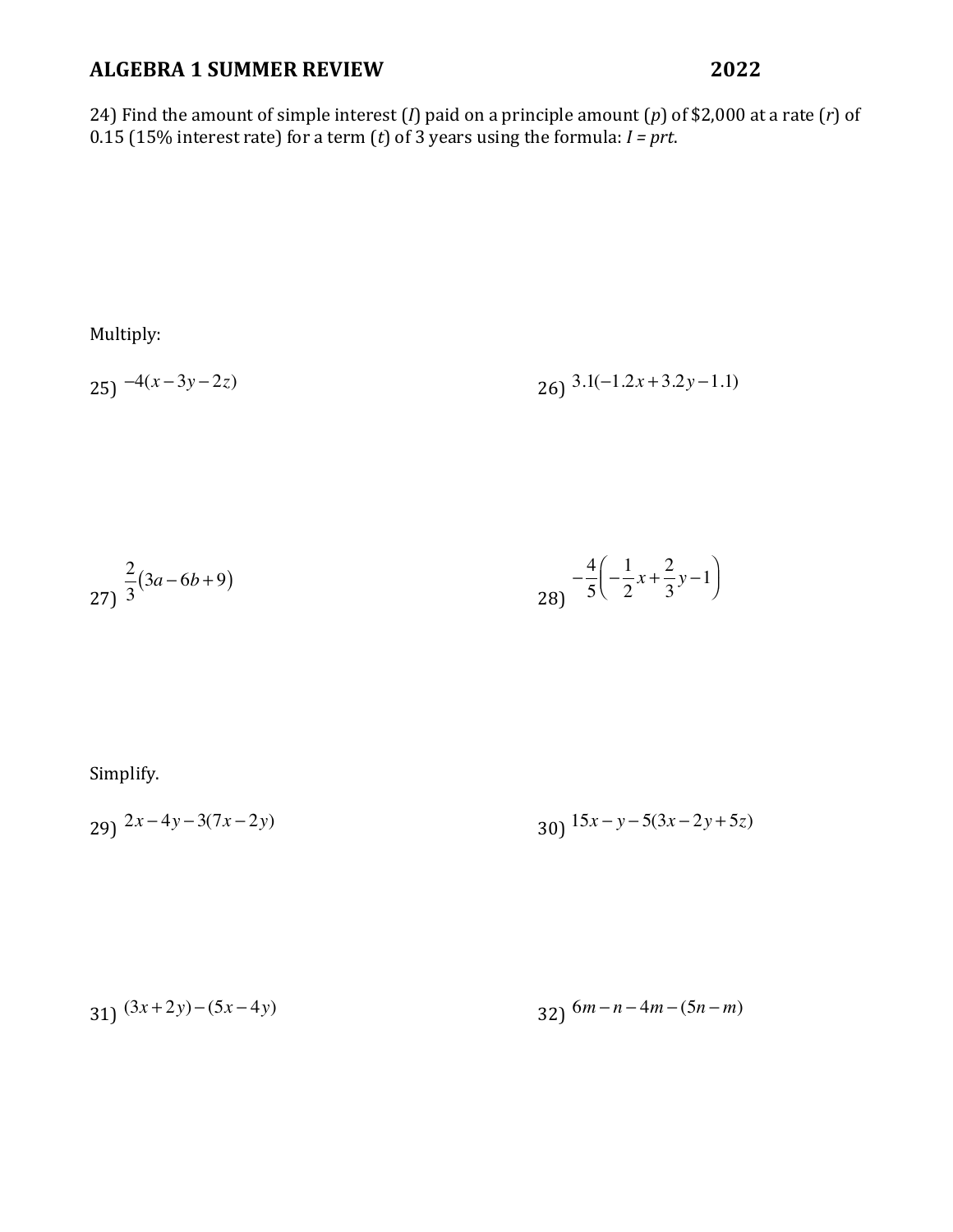$$
33) \frac{-(7x-8y)-(8y-7x)}{34} \left[10(x+3)-4\right] + \left[2(x-1)+6\right]
$$

$$
35\left[7(x+5)-19\right]-\left[4(x-6)+10\right] \qquad \qquad 36\left[3(x-2)-10\right]-\left[6(x+1)-20\right]
$$

Write these rational numbers in order from least to greatest.

| 3 7 1 4 5 8         | 444444                                                       | 2 1 3 5 3 1               |  |
|---------------------|--------------------------------------------------------------|---------------------------|--|
| $37)$ 8'8'8' 8'8' 8 | $38\frac{1}{3}$ $5\frac{1}{3}$ $8\frac{1}{6}$ $9\frac{1}{2}$ | $39)$ $3'2'$ $4'$ $6'8'6$ |  |

Add without using a number line.

$$
40 \quad -\frac{5}{6} + \frac{2}{3} \qquad 41 \quad -\frac{5}{8} + \left(-\frac{1}{3}\right) \qquad 42 \quad -\frac{5}{9} + \left(-\frac{1}{18}\right)
$$

$$
\frac{-3}{12} + \frac{3}{18} + \frac{-7}{6} + 2
$$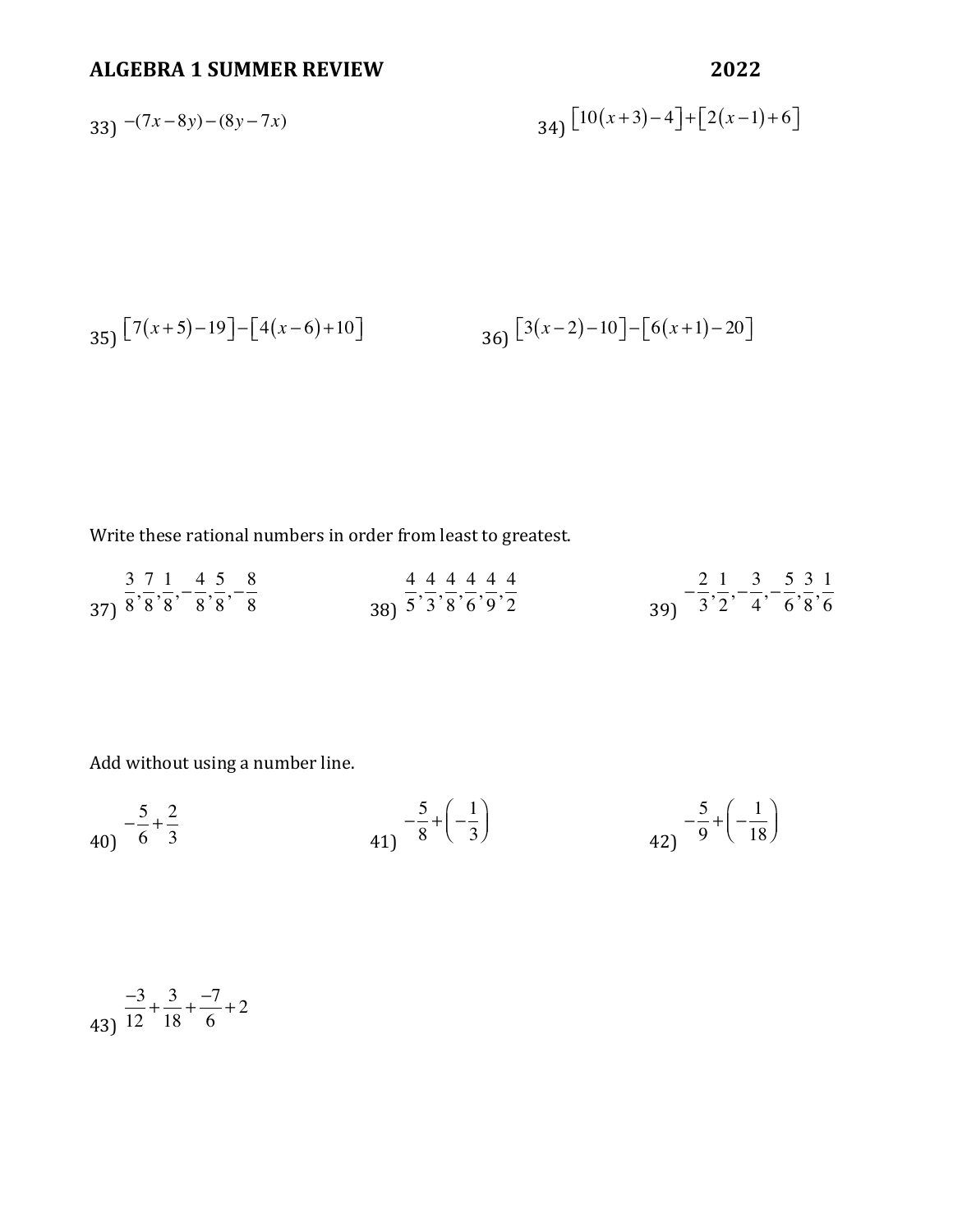Subtract.

| $1 \quad 2$     | 12 12        | $-7$ 10<br>____ | $1 \quad 1$    |
|-----------------|--------------|-----------------|----------------|
| 44) $6 \quad 3$ | 45) $5 \t 5$ | 46) $10 \t 15$  | 47) $13 \t 12$ |

Simplify.

 $(48)$   $-34 - 28 + (-33) - 44$  $49)$   $84 + (-99) + 44 - (-18) - 43$ 

50) 
$$
14 + (-5x) + 2x - (-32)
$$
  
51)  $8x - (-2x) - 14 - (-5x) + 53$ 

$$
52) -6[(-5)+(-7)]
$$
  

$$
53) -3[(-8)+(-6)](-\frac{1}{9})
$$

$$
54) -(35) \cdot [- (23)]
$$
 55) <sup>(-2)<sup>5</sup></sup>

Evaluate for  $x = -2$ ,  $y = -4$ , and  $z = 5$ .

56) 
$$
xy + z
$$
  
57)  $-6(3x-5y)+z$   
58)  $y(x^4)-z$